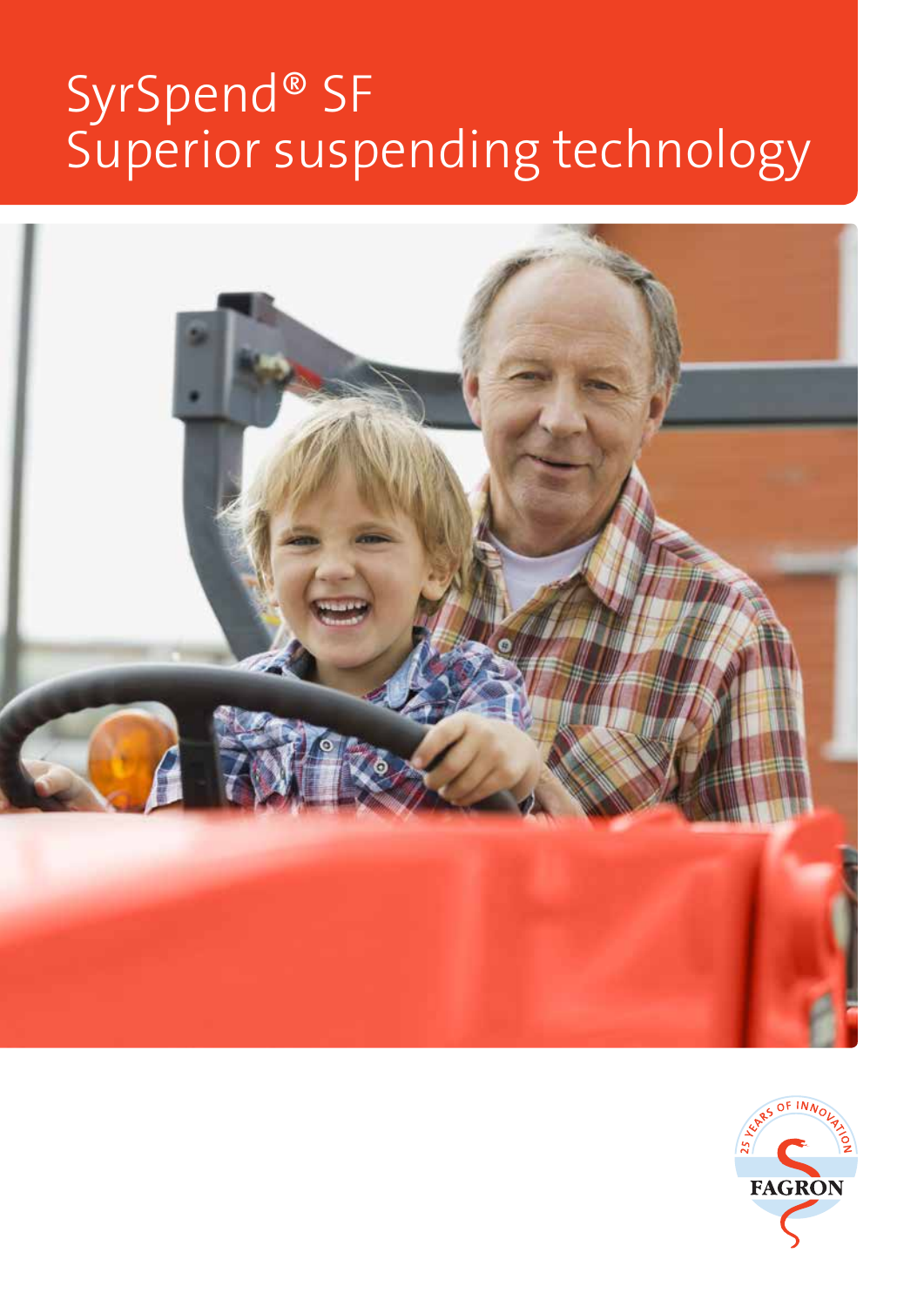## SyrSpend® SF

SyrSpend® SF is an innovative vehicle range for compounding of oral liquid dosage forms. Based on food starch, SyrSpend® SF's superior suspending properties provide consistent, individual dosing throughout treatment. The excellent compatibility with a broad range of active pharmaceutical ingredients (APIs) and meticulous ingredient safety make SyrSpend® SF highly suitable for compounding safe and stable tailor-made medication.

SyrSpend® SF is quick and easy to compound with and provides pharmaceutical stability and dosage consistency with each preparation. Its light texture, safe ingredients and neutral taste results in treatment that is comfortable and is easy to swallow for all patient groups, from neonates to the elderly.

| Benefits of SyrSpend <sup>®</sup> SF                                                                                                                                                    |                                                                                                                                                                                |
|-----------------------------------------------------------------------------------------------------------------------------------------------------------------------------------------|--------------------------------------------------------------------------------------------------------------------------------------------------------------------------------|
| <b>ACTIVE SUSPENDING TECHNOLOGY</b><br>Unique starch-based technology that allows for the preparation of a<br>homogenous suspension to guarantee dosage safety throughout<br>treatment. | <b>INGREDIENT SAFETY</b><br>SyrSpend® SF's meticulous ingredient safety helps to minimise side<br>effects and allergic reactions.                                              |
| <b>PROVEN COMPATIBILITY</b><br>Supported by multiple scientific stability studies, SyrSpend® SF is<br>highly compatible with a broad range of APIs.                                     | <b>PATIENT COMFORT</b><br>Easy to swallow, with a light texture and no medicinal after taste,<br>SyrSpend® SF is first for patient comfort and enhanced patient<br>compliance. |
| <b>HIGH EFFICIENCY</b><br>Convenient, easy-to-use oral suspending vehicles and compounding<br>kits facilitate immediate compounding.                                                    | <b>EXCEPTIONAL QUALITY</b><br>Manufactured in compliance with the highest pharmaceutical<br>standards, SyrSpend® SF supports optimal solutions for your patients.              |

### Active suspending technology

SyrSpend® SF employs *active suspending technology*: the superior pseudoplasticity and thixotropy features of the vehicles provide high accuracy and dosage consistency throughout treatment. With

just a few shakes, the pseudoplasticity of SyrSpend® SF ensures rapid redispersion of the API(s) in the compounded suspension, allowing for ongoing low effort rehomogenisation. Left to stand, the suspension thickens due to the thixotropic properties, keeping the API(s) safely suspended and preventing the formation of an irreversible sediment cake, even when left untouched for up to a month.<sup>1</sup>

## Ingredient safety

SyrSpend® SF is suitable for vulnerable patient groups, including paediatric, elderly and chronic patients and those fed by a (naso)gastric tube.

Based on the latest WHO, EMA, ANVISA and FDA guidelines, SyrSpend® SF contains only safe ingredients, minimising toxicological effects and allergic reactions. The absence

### SyrSpend® SF is free of:

- Benzyl alcohol
- Carrageenan
- **Colourants**
- Dextrose
- Glycerol
- Lactose

• Ethanol • Gluten

of gluten and lactose combined with the low osmolality (<50 mOsmol/kg) minimises gastrointestinal side effects.

All SyrSpend® SF vehicles are sugar free, suitable for small children and compatible with ketogenic diets.

• Parabens

- Propylene glycol
- Sorbitol • Sucrose
- Xylitol
- Common food allergens

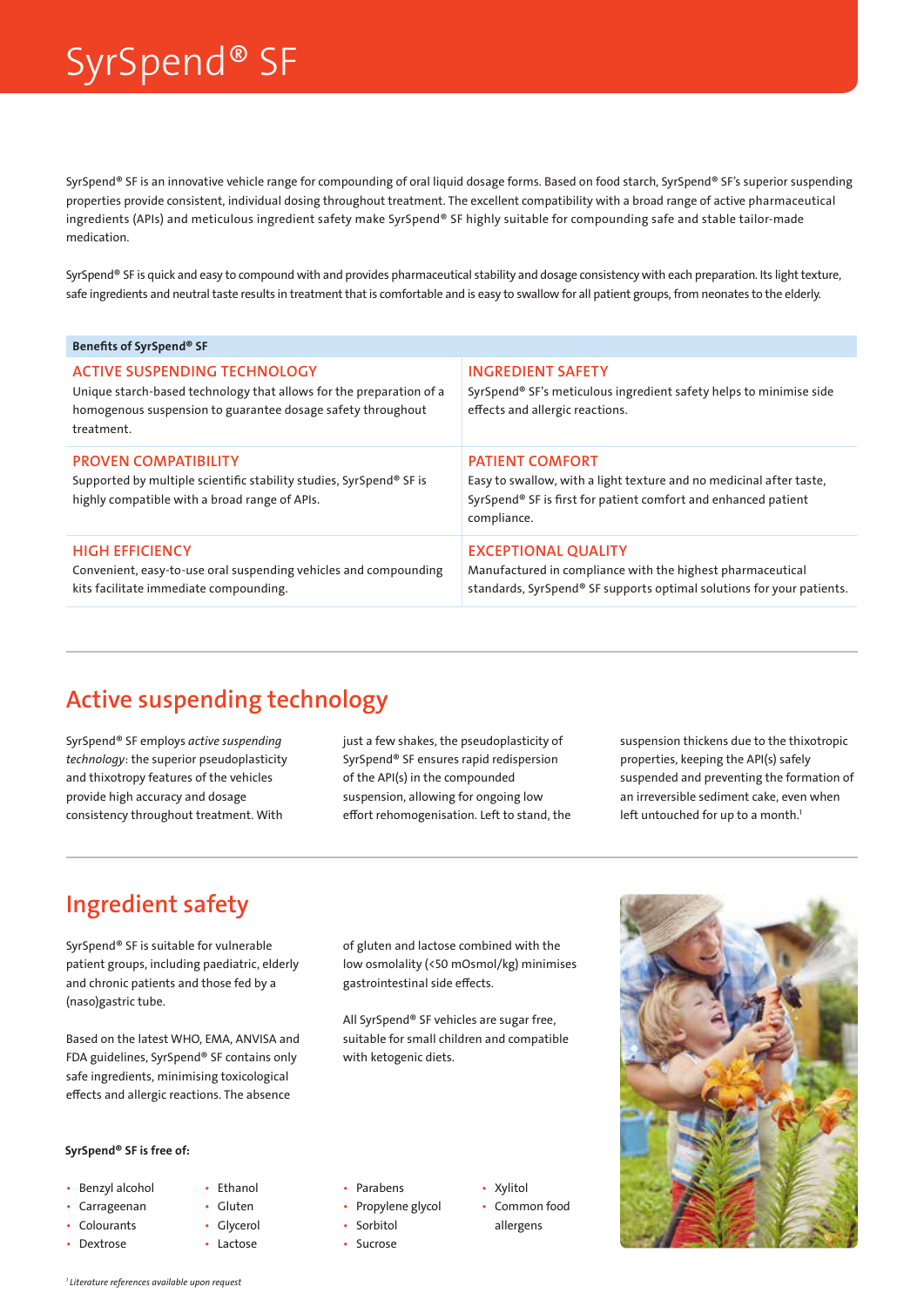## SyrSpend® SF

### Proven compatibility

The use of starch means that SyrSpend® SF is virtually chemically inert and therefore compatible with a broad range of APIs. All combinations that have been scientifically studied on chemical, physical and microbiological stability are included in the SyrSpend® SF compatibility table and Compounding Matters formulations database. Visit fagron.gr to find the most recent studies published in international peer reviewed journals.





### Fagron Academy

Sharing our knowledge of advanced oral liquid medication.

Through Fagron Academy, we share knowledge with prescribers and pharmacists on the use and importance of pharmaceutical compounding for optimal patient treatment and care. Fagron Academy offers informative and interactive seminars and compounding training that are fully dedicated to advanced oral liquid medication.

#### Examples include:

- Compounding suspensions and compatibility
- Compounding training and skills lab

*For a complete overview of our courses and training programmes, please visit fagron.gr.*